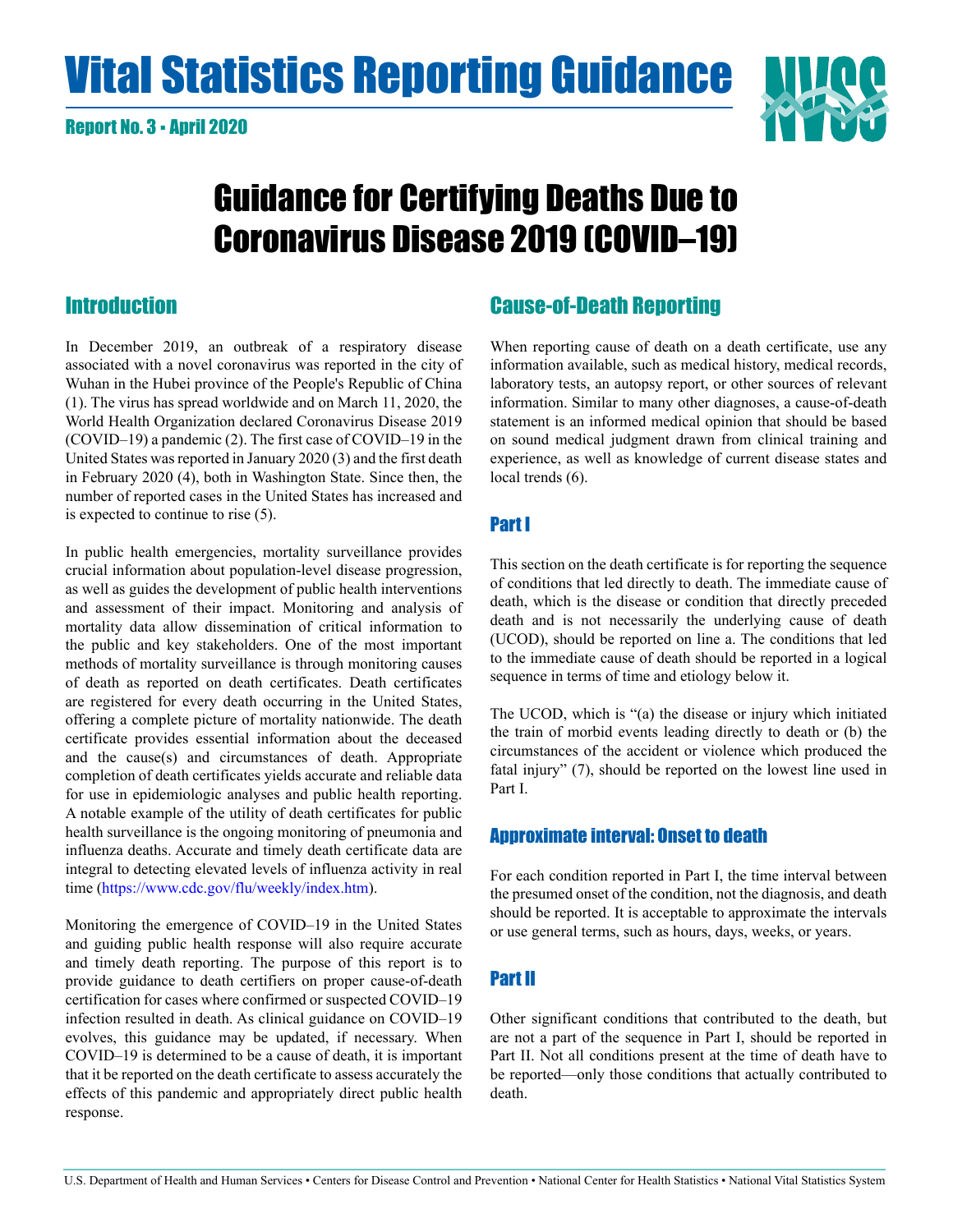## <span id="page-1-0"></span>Certifying deaths due to COVID–19

If COVID–19 played a role in the death, this condition should be specified on the death certificate. In many cases, it is likely that it will be the UCOD, as it can lead to various lifethreatening conditions, such as pneumonia and acute respiratory distress syndrome (ARDS). In these cases, COVID–19 should be reported on the lowest line used in Part I with the other conditions to which it gave rise listed on the lines above it.

Generally, it is best to avoid abbreviations and acronyms, but COVID–19 is unambiguous, so it is acceptable to report on the death certificate.

In some cases, survival from COVID–19 can be complicated by pre-existing chronic conditions, especially those that result in diminished lung capacity, such as chronic obstructive pulmonary disease (COPD) or asthma. These medical conditions do not cause COVID–19, but can increase the risk of contracting a respiratory infection and death, so these conditions should be reported in Part II and not in Part I.

When determining whether COVID–19 played a role in the cause of death, follow the CDC clinical criteria for evaluating a person under investigation for COVID–19 and, where possible, conduct appropriate laboratory testing using guidance provided by CDC or local health authorities. More information on CDC recommendations for reporting, testing, and specimen collection, including postmortem testing, is available from: [https://www.](https://www.cdc.gov/coronavirus/2019-nCoV/hcp/clinical-criteria.html) [cdc.gov/coronavirus/2019-nCoV/hcp/clinical-criteria.html](https://www.cdc.gov/coronavirus/2019-nCoV/hcp/clinical-criteria.html) and [https://www.cdc.gov/coronavirus/2019-ncov/hcp/guidance](https://www.cdc.gov/coronavirus/2019-ncov/hcp/guidance-postmortem-specimens.html)[postmortem-specimens.html.](https://www.cdc.gov/coronavirus/2019-ncov/hcp/guidance-postmortem-specimens.html) It is important to remember that death certificate reporting may not meet mandatory reporting requirements for reportable diseases; contact the local health department regarding regulations specific to the jurisdiction.

In cases where a definite diagnosis of COVID–19 cannot be made, but it is suspected or likely (e.g., the circumstances are compelling within a reasonable degree of certainty), it is acceptable to report COVID–19 on a death certificate as "probable" or "presumed." In these instances, certifiers should use their best clinical judgement in determining if a COVID–19 infection was likely. However, please note that testing for COVID–19 should be conducted whenever possible.

## Common problems

Common problems in cause-of-death certification include:

- 1. reporting intermediate causes as the UCOD (i.e., on the lowest line used in Part I),
- 2. lack of specificity, and
- 3. illogical sequences.

Intermediate causes are those conditions that typically have multiple possible underlying etiologies and thus, a UCOD must be specified on a line below in Part I. For example, pneumonia is an intermediate cause of death since it can be caused by a variety of infectious agents or by inhaling a liquid or chemical. Pneumonia is important to report in a cause-of-death statement but, generally, it is not the UCOD. The cause of pneumonia, such as COVID–19, needs to be stated on the lowest line used in Part I.

Additionally, the reported UCOD should be specific enough to be useful for public health and research purposes. For example, a "viral infection" can be a UCOD, but it is not specific. A more specific UCOD in this instance could be "COVID–19."

All causal sequences reported in Part I should be logical in terms of time and pathology. For example, reporting "COVID–19" due to "chronic obstructive pulmonary disease" in Part I would be an illogical sequence as COPD cannot cause an infection, although it may increase susceptibility to or exacerbate an infection. In this instance, COVID–19 would be reported in Part I as the UCOD and the COPD in Part II. While there can be reasonable differences in medical opinion concerning a sequence that led to a particular death, the causes should always be provided in a logical sequence from the immediate cause on line a. back to the UCOD on the lowest line used in Part I.

## Manner of death

The manner of death, sometimes referred to as circumstances of death, is also reported on death certificates. Natural deaths are due solely or almost entirely to disease or the aging process (8). In the case of death due to a COVID–19 infection, the manner of death will almost always be natural.

## When to Refer to a Medical Examiner or Coroner

Some jurisdictions have requirements for referring deaths involving threats to public health to the medical examiner or coroner, so certifiers should follow the regulations in the jurisdiction in which the death occurred. As always, if a death involved an injury, poisoning, or complications thereof, then the case should be referred. The local medical examiner or coroner should be consulted with questions on referral requirements.

## **Conclusion**

An accurate count of the number of deaths due to COVID–19 infection, which depends in part on proper death certification, is critical to ongoing public health surveillance and response. When a death is due to COVID–19, it is likely the UCOD and thus, it should be reported on the lowest line used in Part I of the death certificate. Ideally, testing for COVID–19 should be

U.S. Department of Health and Human Services • Centers for Disease Control and Prevention • National Center for Health Statistics • National Vital Statistics System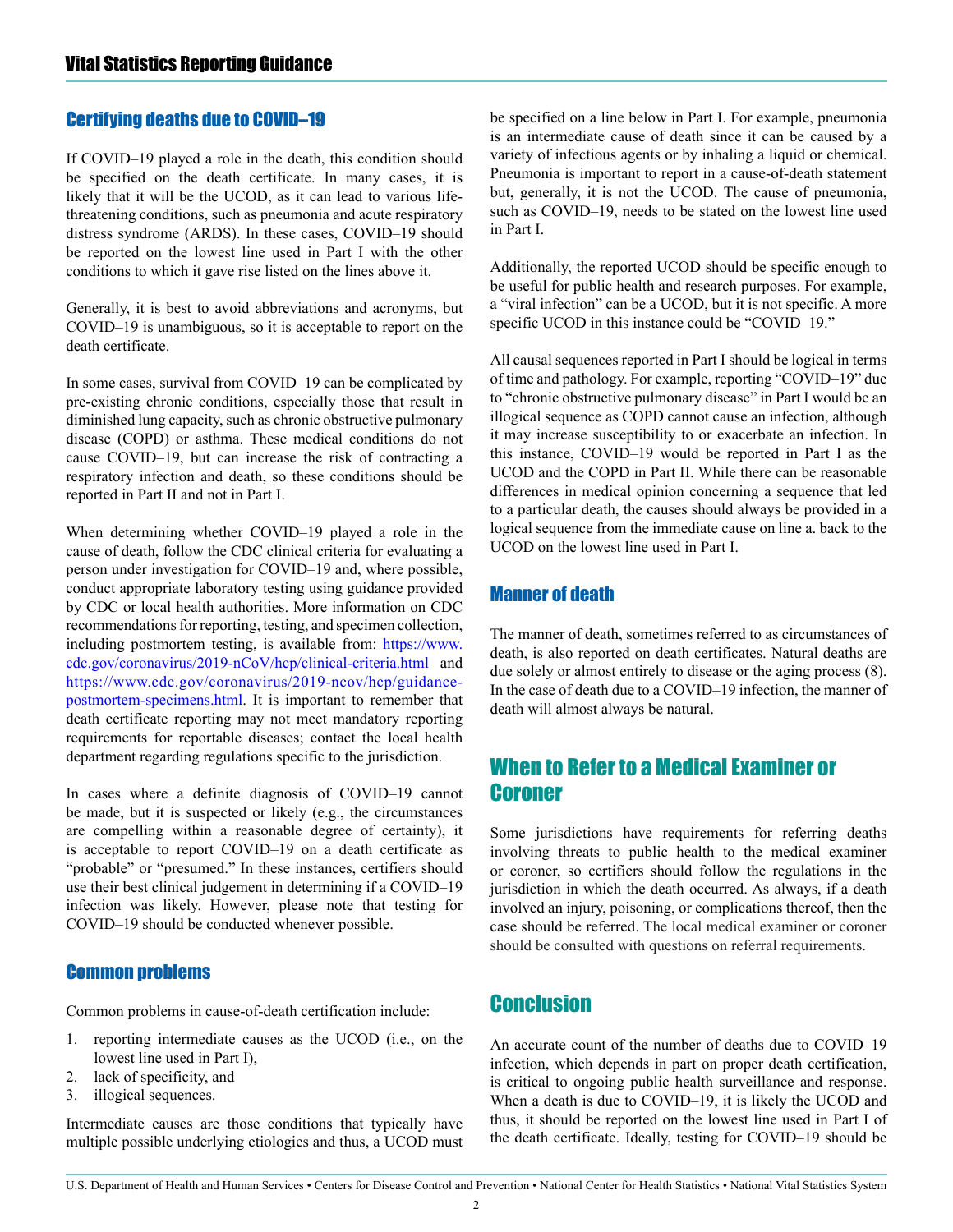<span id="page-2-0"></span>conducted, but it is acceptable to report COVID–19 on a death certificate without this confirmation if the circumstances are compelling within a reasonable degree of certainty.

For more guidance and training on cause-of-death reporting in general, see the Cause of Death mobile app available from: <https://www.cdc.gov/nchs/nvss/mobile-app.htm> and the Improving Cause of Death Reporting online training module available from: [https://www.cdc.gov/nchs/nvss/improving\\_](https://www.cdc.gov/nchs/nvss/improving_cause_of_death_reporting.htm) cause of death reporting.htm (free Continuing Medical Education credits and Continuing Nursing Education credits available). For current information on the COVID–19 outbreak, see the CDC website at: [https://www.cdc.gov/coronavirus/2019](https://www.cdc.gov/coronavirus/2019-nCoV/index.html) [nCoV/index.html.](https://www.cdc.gov/coronavirus/2019-nCoV/index.html)

## **References**

- 1. World Health Organization. Novel coronavirus—China. Geneva, Switzerland. 2020. Available from: [https://www.](https://www.who.int/csr/don/12-january-2020-novel-coronavirus-china/en/) [who.int/csr/don/12-january-2020-novel-coronavirus](https://www.who.int/csr/don/12-january-2020-novel-coronavirus-china/en/)[china/en/.](https://www.who.int/csr/don/12-january-2020-novel-coronavirus-china/en/)
- 2. World Health Organization. WHO Director-General's opening remarks at the media briefing on COVID–19—11 March 2020. Geneva, Switzerland. 2020. Available from: [https://www.who.int/dg/speeches/detail/who-director](https://www.who.int/dg/speeches/detail/who-director-general-s-opening-remarks-at-the-media-briefing-on-covid-19---11-march-2020)[general-s-opening-remarks-at-the-media-briefing-on](https://www.who.int/dg/speeches/detail/who-director-general-s-opening-remarks-at-the-media-briefing-on-covid-19---11-march-2020)[covid-19---11-march-2020.](https://www.who.int/dg/speeches/detail/who-director-general-s-opening-remarks-at-the-media-briefing-on-covid-19---11-march-2020)
- 3. Holshue ML, DeBolt C, Lindquist S, Lofy KH, Wiesman J, Bruce H, et al. First case of 2019 novel coronavirus in the United States. N Engl J Med. 382(10):929–36. 2020. Available from: [https://www.nejm.org/doi/full/10.1056/](https://www.nejm.org/doi/full/10.1056/NEJMoa2001191) [NEJMoa2001191](https://www.nejm.org/doi/full/10.1056/NEJMoa2001191).
- 4. Centers for Disease Control and Prevention. CDC, Washington state report first COVID–19 death [press release]. 2020. Available from: [https://www.cdc.gov/](https://www.cdc.gov/media/releases/2020/s0229-COVID-19-first-death.html) [media/releases/2020/s0229-COVID-19-first-death.html.](https://www.cdc.gov/media/releases/2020/s0229-COVID-19-first-death.html)
- 5. Centers for Disease Control and Prevention. CDC confirms possible instance of community spread of COVID–19 in U.S. [press release]. 2020. Available from: [https://www.](https://www.cdc.gov/media/releases/2020/s0226-Covid-19-spread.html) [cdc.gov/media/releases/2020/s0226-Covid-19-spread.](https://www.cdc.gov/media/releases/2020/s0226-Covid-19-spread.html) [html](https://www.cdc.gov/media/releases/2020/s0226-Covid-19-spread.html).
- 6. National Center for Health Statistics. Physician's handbook on medical certification of death. Hyattsville, MD: National Center for Health Statistics. 2003.
- 7. World Health Organization. International statistical classification of diseases and related health problems, 10th revision (ICD–10), Volume 2. 5th ed. Geneva, Switzerland. 2016.

8. National Center for Health Statistics. Medical examiner's and coroner's handbook on death registration and fetal death reporting. Hyattsville, MD: National Center for Health Statistics. 2003.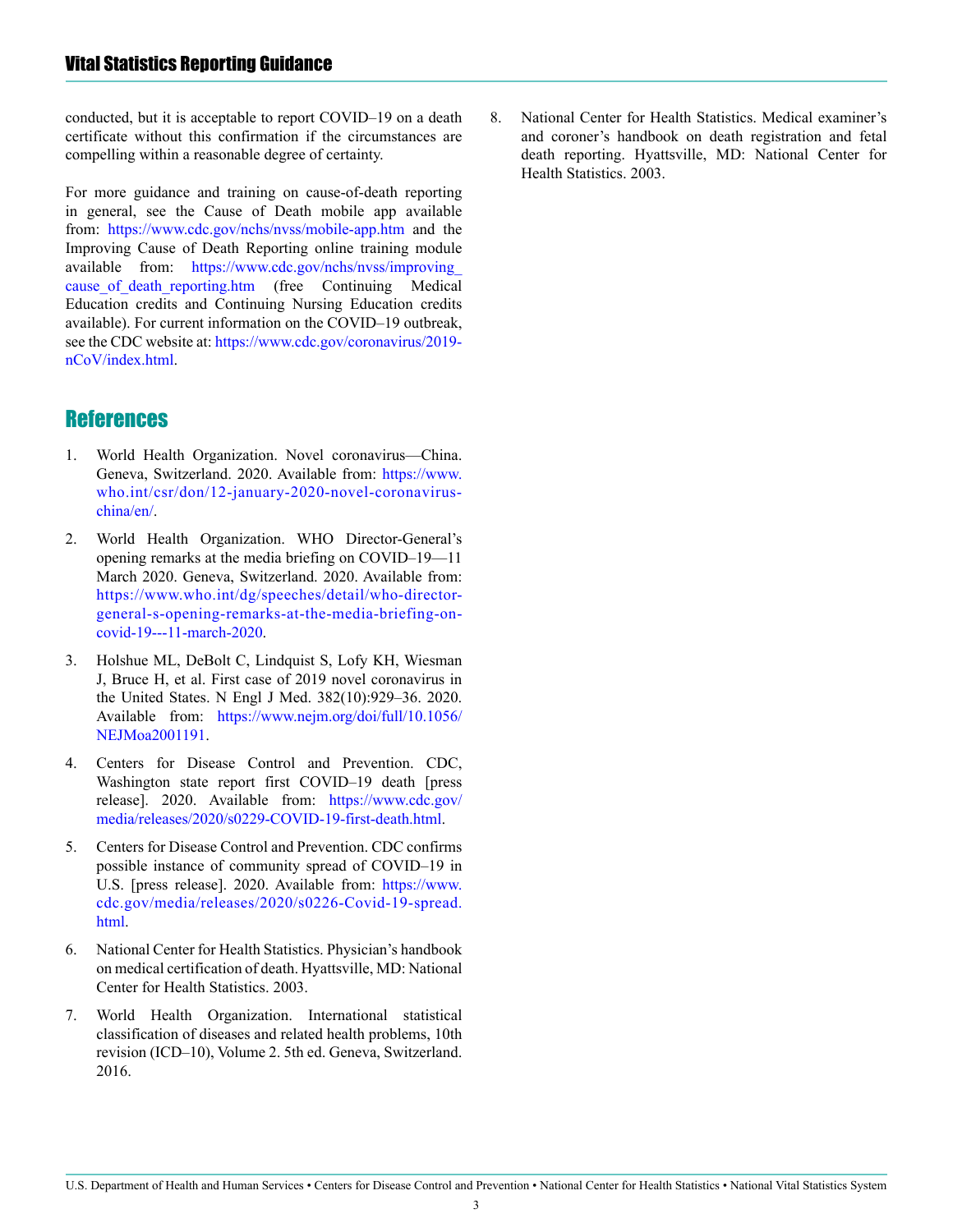## <span id="page-3-0"></span>Appendix. Scenarios and Example Certifications for Deaths Due to COVID–19

## Scenario I: A 77-year-old male with a history of hypertension and chronic obstructive pulmonary disease

A 77-year-old male with a 10-year history of hypertension and chronic obstructive pulmonary disease (COPD) presented to a local emergency department complaining of 4 days of fever, cough, and increasing shortness of breath. He reported recent exposure to a neighbor with flu-like symptoms. He stated that his wheezing was not improving with his usual bronchodilator therapy. Upon examination, he was febrile, hypoxic, and in moderate respiratory distress. His chest x-ray demonstrated hyperinflation and his arterial blood gas was consistent with severe respiratory acidosis. Testing of respiratory specimens indicated COVID–19. He was admitted to the ICU and despite aggressive treatment, he developed worsening respiratory acidosis and sustained a cardiac arrest on day 3 of admission.

**Comment:** In this case, the acute respiratory acidosis was the immediate cause of death, so it was reported on line a. Acute respiratory acidosis was precipitated by the COVID–19 infection, which was reported below it on line b. in Part I. The COPD and hypertension were contributing causes but were not a part of the causal sequence in Part I, so those conditions were reported in Part II.

#### Scenario I

| Approximate<br><b>CAUSE OF DEATH (See instructions and examples)</b><br>linterval:<br>32. PART I. Enter the chain of events--diseases, injuries, or complications--that directly caused the death. DO NOT enter terminal events such as cardiac<br>Onset to death<br>arrest, respiratory arrest, or ventricular fibrillation without showing the etiology. DO NOT ABBREVIATE. Enter only one cause on a line. Add additional<br>lines if necessary. |                                                                                                                                    |                                                     |                  |
|-----------------------------------------------------------------------------------------------------------------------------------------------------------------------------------------------------------------------------------------------------------------------------------------------------------------------------------------------------------------------------------------------------------------------------------------------------|------------------------------------------------------------------------------------------------------------------------------------|-----------------------------------------------------|------------------|
| <b>IMMEDIATE CAUSE (Final</b><br>disease or condition ---------><br>resulting in death)                                                                                                                                                                                                                                                                                                                                                             | Acute respiratory acidosis<br>Due to (or as a consequence of):<br>COVID-19                                                         |                                                     | 3 days<br>1 week |
| Sequentially list conditions,<br>b.<br>if any, leading to the cause<br>listed on line a. Enter the<br><b>UNDERLYING CAUSE</b>                                                                                                                                                                                                                                                                                                                       | Due to (or as a consequence of):                                                                                                   |                                                     |                  |
| (disease or injury that<br>initiated the events resulting<br>in death) LAST<br>d.                                                                                                                                                                                                                                                                                                                                                                   | Due to (or as a consequence of):                                                                                                   |                                                     |                  |
|                                                                                                                                                                                                                                                                                                                                                                                                                                                     | <b>PART II.</b> Enter other significant conditions contributing to death but not resulting in the underlying cause given in PART I | 33. WAS AN AUTOPSY PERFORMED?<br>□ Yes Mo           |                  |
| Chronic obstructive pulmonary disease, hypertension<br>34. WERE AUTOPSY FINDINGS AVAILABLE TO<br>COMPLETE THE CAUSE OF DEATH? □ Yes □ No                                                                                                                                                                                                                                                                                                            |                                                                                                                                    |                                                     |                  |
| DID TOBACCO USE CONTRIBUTE<br>35.<br>TO DEATH?                                                                                                                                                                                                                                                                                                                                                                                                      | 36. IF FEMALE:<br>$\Box$ Not pregnant within past year                                                                             | 37. MANNER OF DEATH<br>□ Homicide<br><b>Natural</b> |                  |
| □ Yes □ Probably                                                                                                                                                                                                                                                                                                                                                                                                                                    | □ Pregnant at time of death                                                                                                        | $\Box$ Accident $\Box$ Pending Investigation        |                  |
| □ Unknown<br>No.                                                                                                                                                                                                                                                                                                                                                                                                                                    | $\Box$ Not pregnant, but pregnant within 42 days of death                                                                          | $\Box$ Could not be determined<br>$\sqcap$ Suicide  |                  |
|                                                                                                                                                                                                                                                                                                                                                                                                                                                     | □ Not pregnant, but pregnant 43 days to 1 year before death<br>$\Box$ Unknown if pregnant within the past year                     |                                                     |                  |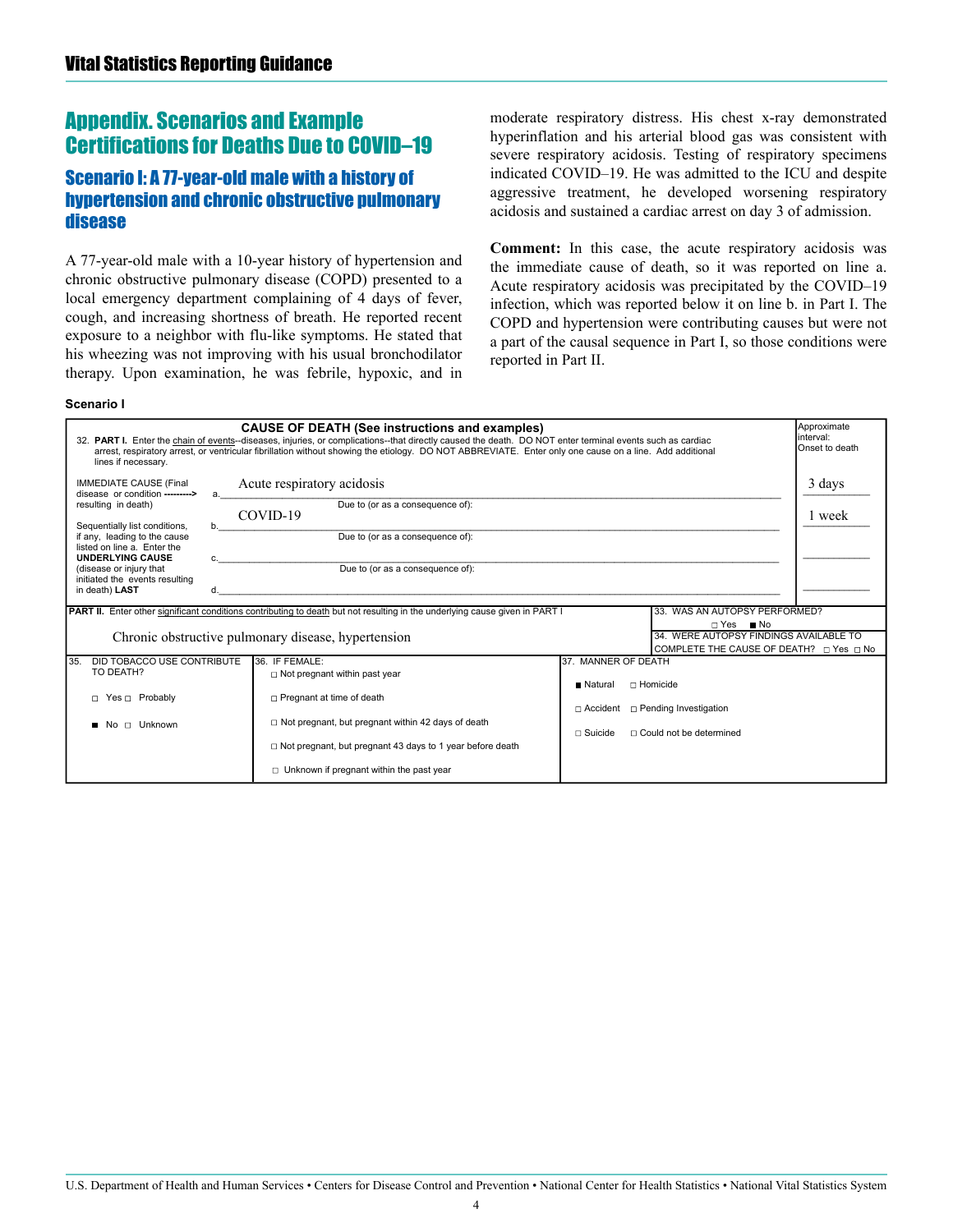## <span id="page-4-0"></span>Scenario II: A 34-year-old female with no significant past medical history

A 34-year-old female with no significant past medical history presented to her primary care physician complaining of 6 days of fever, cough, and myalgias. She was found to be febrile, hypotensive, and hypoxic. She was admitted to the hospital and underwent a CT scan of the chest, which revealed diffuse ground-glass opacification indicative of viral pneumonia. Respiratory specimens were sent for testing and rRT-PCR confirmed COVID–19. Her condition deteriorated over the next 2 days and she developed acute respiratory distress syndrome (ARDS). She was transferred to the ICU and started on positive pressure ventilation. Despite aggressive resuscitation, the patient expired on hospital day 4.

**Comment:** In this case, the immediate cause of death was ARDS, so it was reported on line a. as a consequence of pneumonia, which was reported on line b. The underlying cause of death (UCOD) was COVID–19 so it was reported on line c., the lowest line used in Part I.

#### **Scenario II**

| Approximate<br><b>CAUSE OF DEATH (See instructions and examples)</b><br>32. PART I. Enter the chain of events--diseases, injuries, or complications--that directly caused the death. DO NOT enter terminal events such as cardiac<br>Onset to death<br>arrest, respiratory arrest, or ventricular fibrillation without showing the etiology. DO NOT ABBREVIATE. Enter only one cause on a line. Add additional<br>lines if necessary. |                                                                                                                                                                                                                                                                                                                                                                                                                                      |                              |  |  |
|---------------------------------------------------------------------------------------------------------------------------------------------------------------------------------------------------------------------------------------------------------------------------------------------------------------------------------------------------------------------------------------------------------------------------------------|--------------------------------------------------------------------------------------------------------------------------------------------------------------------------------------------------------------------------------------------------------------------------------------------------------------------------------------------------------------------------------------------------------------------------------------|------------------------------|--|--|
| <b>IMMEDIATE CAUSE (Final</b><br>disease or condition --------><br>resulting in death)<br>Sequentially list conditions,<br>if any, leading to the cause<br>listed on line a. Enter the<br><b>UNDERLYING CAUSE</b><br>(disease or injury that<br>initiated the events resulting<br>in death) LAST                                                                                                                                      | Acute respiratory distress syndrome<br>Due to (or as a consequence of):<br>Pneumonia<br>b.<br>Due to (or as a consequence of):<br>COVID-19<br>Due to (or as a consequence of):                                                                                                                                                                                                                                                       | 2 days<br>10 days<br>10 days |  |  |
| <b>PART II.</b> Enter other significant conditions contributing to death but not resulting in the underlying cause given in PART I<br>33. WAS AN AUTOPSY PERFORMED?<br>□ Yes Mo<br>34. WERE AUTOPSY FINDINGS AVAILABLE TO                                                                                                                                                                                                             |                                                                                                                                                                                                                                                                                                                                                                                                                                      |                              |  |  |
| DID TOBACCO USE CONTRIBUTE<br>35.<br>TO DEATH?<br>□ Yes □ Probably<br>□ Unknown<br>N <sub>O</sub>                                                                                                                                                                                                                                                                                                                                     | 36. IF FEMALE:<br>37. MANNER OF DEATH<br>Not pregnant within past year<br>□ Homicide<br><b>Natural</b><br>$\Box$ Pregnant at time of death<br>$\Box$ Accident $\Box$ Pending Investigation<br>$\Box$ Not pregnant, but pregnant within 42 days of death<br>$\Box$ Could not be determined<br>$\sqcap$ Suicide<br>$\Box$ Not pregnant, but pregnant 43 days to 1 year before death<br>$\Box$ Unknown if pregnant within the past year |                              |  |  |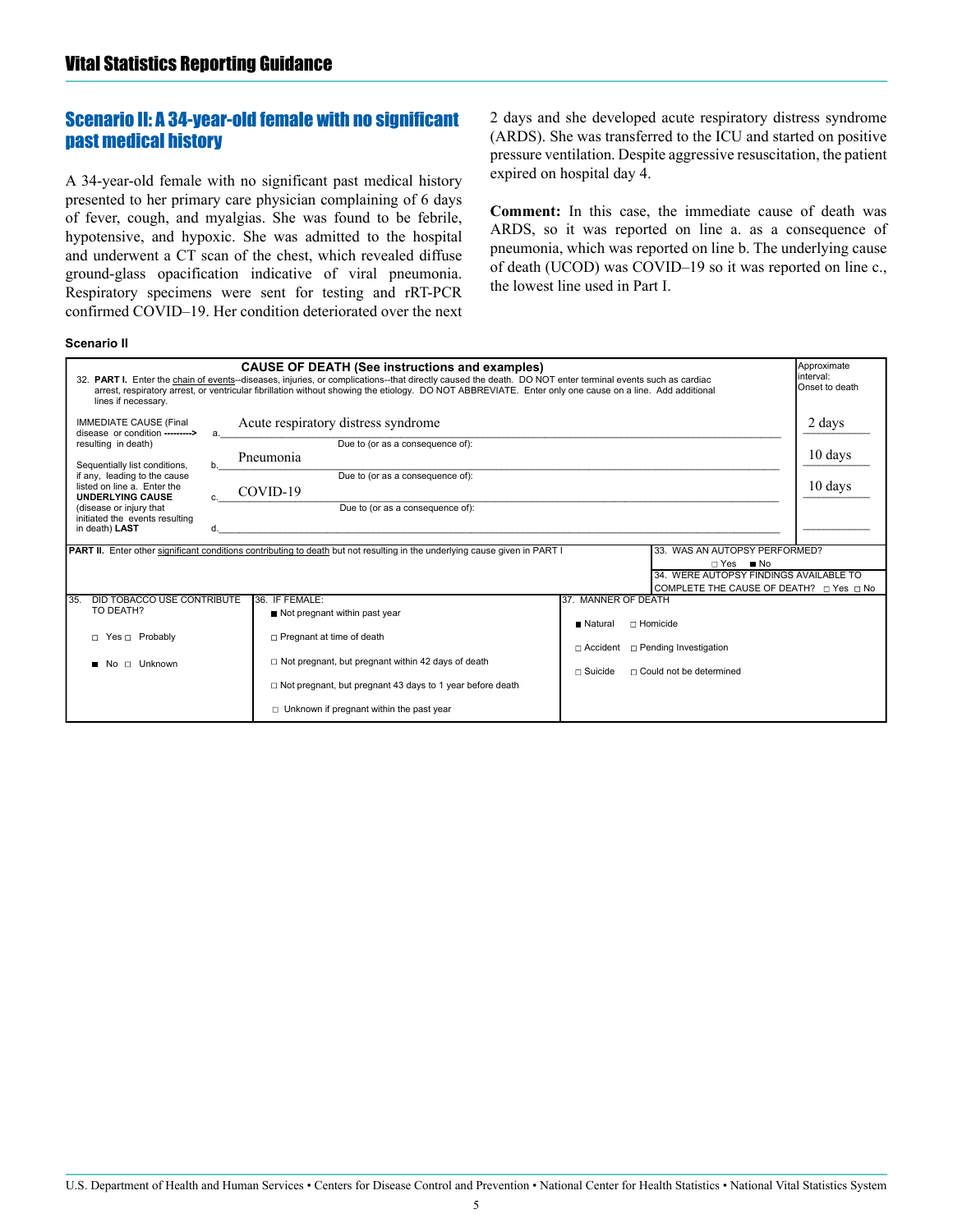## <span id="page-5-0"></span>Scenario III: An 86-year-old female with an unconfirmed case of COVID–19

An 86-year-old female passed away at home. Her husband reported that she was nonambulatory after suffering an ischemic stroke 3 years ago. He stated that 5 days prior, she developed a high fever and severe cough after being exposed to an ill family member who subsequently was diagnosed with COVID–19. Despite his urging, she refused to go to the hospital, even when her breathing became more labored and temperature escalated. She was unresponsive that morning and her husband phoned emergency medical services (EMS). Upon EMS arrival, the

patient was pulseless and apneic. Her husband stated that he and his wife had advanced directives and that she was not to be resuscitated. After consulting with medical command, she was pronounced dead and the coroner was notified.

**Comment:** Although no testing was done, the coroner determined that the likely UCOD was COVID–19 given the patient's symptoms and exposure to an infected individual. Therefore, COVID–19 was reported on the lowest line used in Part I. Her ischemic stroke was considered a factor that contributed to her death but was not a part of the direct causal sequence in Part I, so it was reported in Part II.

#### **Scenario III**

| <b>CAUSE OF DEATH (See instructions and examples)</b><br>32. PART I. Enter the chain of events--diseases, injuries, or complications--that directly caused the death. DO NOT enter terminal events such as cardiac<br>arrest, respiratory arrest, or ventricular fibrillation without showing the etiology. DO NOT ABBREVIATE. Enter only one cause on a line. Add additional<br>lines if necessary. |                          |                                                                                                                                                                                                                                                               |                                                                                                                                                                | Approximate<br>linterval:<br>Onset to death |
|------------------------------------------------------------------------------------------------------------------------------------------------------------------------------------------------------------------------------------------------------------------------------------------------------------------------------------------------------------------------------------------------------|--------------------------|---------------------------------------------------------------------------------------------------------------------------------------------------------------------------------------------------------------------------------------------------------------|----------------------------------------------------------------------------------------------------------------------------------------------------------------|---------------------------------------------|
| <b>IMMEDIATE CAUSE (Final</b><br>disease or condition --------><br>resulting in death)<br>Sequentially list conditions,<br>if any, leading to the cause<br>listed on line a. Enter the<br><b>UNDERLYING CAUSE</b><br>(disease or injury that<br>initiated the events resulting<br>in death) LAST                                                                                                     | <sub>b</sub><br>C.<br>d. | Acute respiratory illness<br>Due to (or as a consequence of):<br>Probable COVID-19<br>Due to (or as a consequence of):<br>Due to (or as a consequence of):                                                                                                    |                                                                                                                                                                | 1 day<br>5 days                             |
| PART II. Enter other significant conditions contributing to death but not resulting in the underlying cause given in PART I<br>33. WAS AN AUTOPSY PERFORMED?<br>□ Yes Mo<br>Ischemic stroke<br>34. WERE AUTOPSY FINDINGS AVAILABLE TO                                                                                                                                                                |                          |                                                                                                                                                                                                                                                               |                                                                                                                                                                |                                             |
| DID TOBACCO USE CONTRIBUTE<br>35.<br>TO DEATH?<br>□ Yes □ Probably<br>$\Box$ Unknown<br>N <sub>0</sub>                                                                                                                                                                                                                                                                                               |                          | 36. IF FEMALE:<br>Not pregnant within past year<br>□ Pregnant at time of death<br>$\Box$ Not pregnant, but pregnant within 42 days of death<br>□ Not pregnant, but pregnant 43 days to 1 year before death<br>$\Box$ Unknown if pregnant within the past year | 37. MANNER OF DEATH<br>$\sqcap$ Homicide<br><b>Natural</b><br>$\Box$ Accident $\Box$ Pending Investigation<br>$\Box$ Could not be determined<br>$\Box$ Suicide |                                             |